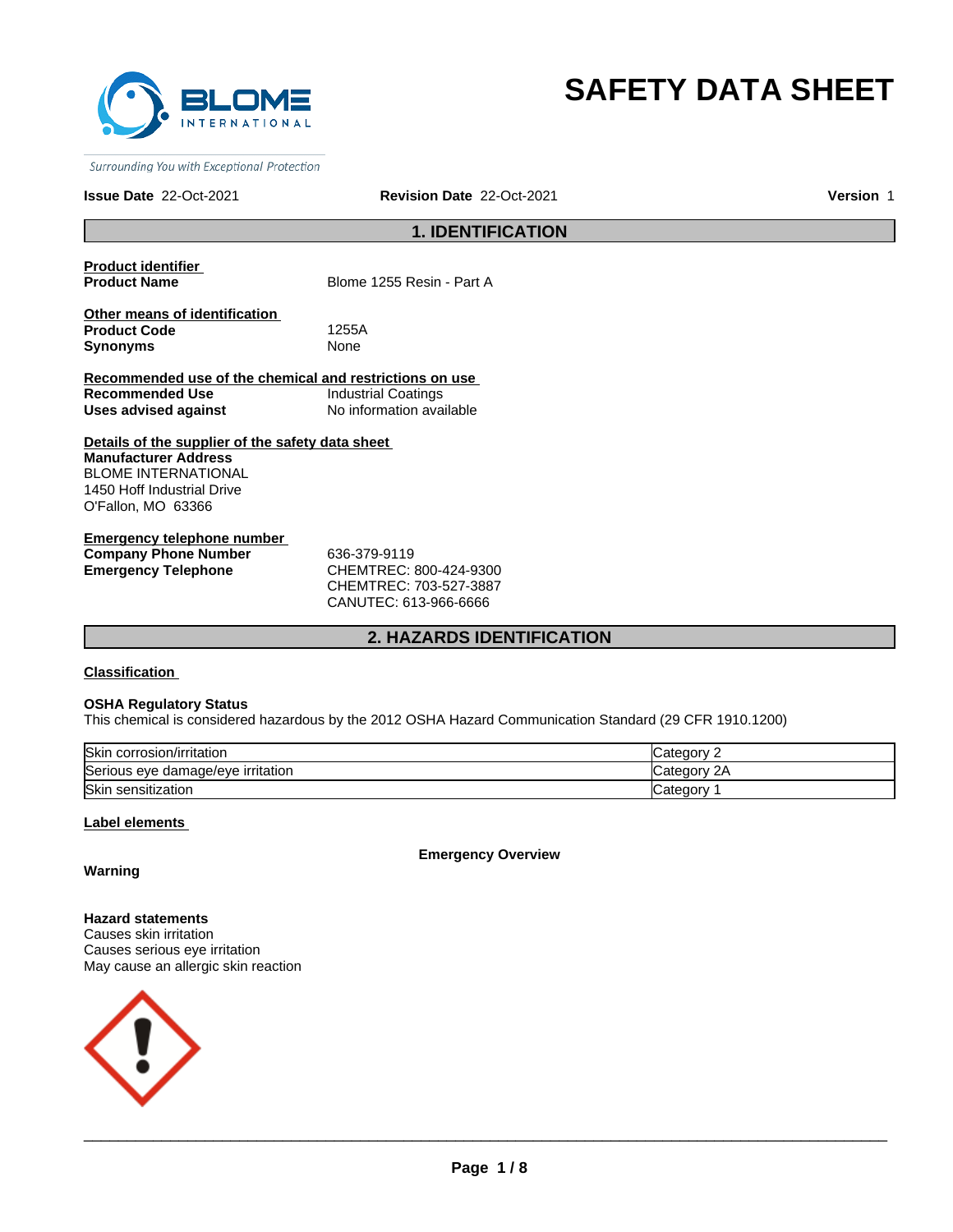#### **Appearance** viscous **Physical state** liquid **Odor** Slight Solvent

 $\overline{\phantom{a}}$  ,  $\overline{\phantom{a}}$  ,  $\overline{\phantom{a}}$  ,  $\overline{\phantom{a}}$  ,  $\overline{\phantom{a}}$  ,  $\overline{\phantom{a}}$  ,  $\overline{\phantom{a}}$  ,  $\overline{\phantom{a}}$  ,  $\overline{\phantom{a}}$  ,  $\overline{\phantom{a}}$  ,  $\overline{\phantom{a}}$  ,  $\overline{\phantom{a}}$  ,  $\overline{\phantom{a}}$  ,  $\overline{\phantom{a}}$  ,  $\overline{\phantom{a}}$  ,  $\overline{\phantom{a}}$ 

# **Precautionary Statements - Prevention**

Wash face, hands and any exposed skin thoroughly after handling Wear protective gloves/protective clothing/eye protection/face protection Avoid breathing dust/fume/gas/mist/vapors/spray Contaminated work clothing should not be allowed out of the workplace

# **Precautionary Statements - Response**

IF IN EYES: Rinse cautiously with water for several minutes. Remove contact lenses, if present and easy to do. Continue rinsing If eye irritation persists: Get medical advice/attention IF ON SKIN: Wash with plenty of soap and water Take off contaminated clothing and wash before reuse If skin irritation or rash occurs: Get medical advice/attention

# **Precautionary Statements - Disposal**

Dispose of contents/container to an approved waste disposal plant

# **Hazards not otherwise classified (HNOC)**

Not applicable

# **Other Information**

May be harmful if swallowed. Harmful to aquatic life with long lasting effects.

#### **Unknown acute toxicity**

0% of the mixture consists of ingredient(s) of unknown toxicity

# **3. COMPOSITION/INFORMATION ON INGREDIENTS**

#### **Substance**

Not applicable

#### **Mixture**

| <b>Chemical Name</b>                                                                      | <b>CAS No</b> | Weight-%   |  |
|-------------------------------------------------------------------------------------------|---------------|------------|--|
| Formaldehyde, polymer with (chloromethyl) oxirane  <br>and phenol *                       | 9003-36-5     | $60 - 100$ |  |
| Glycidoxypropyltrimethoxysilane *                                                         | 2530-83-8     | - 5        |  |
| *The exact percentage (concentration) of composition has been withheld as a trade secret. |               |            |  |

# **4. FIRST AID MEASURES**

# **Description of first aid measures**

| If symptoms persist, call a physician. Do not breathe dust/fume/gas/mist/vapors/spray. Do<br>not get in eyes, on skin, or on clothing.                                                                                  |
|-------------------------------------------------------------------------------------------------------------------------------------------------------------------------------------------------------------------------|
| Immediately flush with plenty of water. After initial flushing, remove any contact lenses and<br>continue flushing for at least 15 minutes. Keep eye wide open while rinsing. If symptoms<br>persist, call a physician. |
| Wash off immediately with plenty of water for at least 15 minutes. Wash contaminated<br>clothing before reuse. If skin irritation persists, call a physician.                                                           |
| Remove to fresh air. If symptoms persist, call a physician.                                                                                                                                                             |
| Rinse mouth. Drink plenty of water. Do not induce vomiting without medical advice. Never<br>give anything by mouth to an unconscious person. Call a physician or poison control center<br>immediately.                  |
|                                                                                                                                                                                                                         |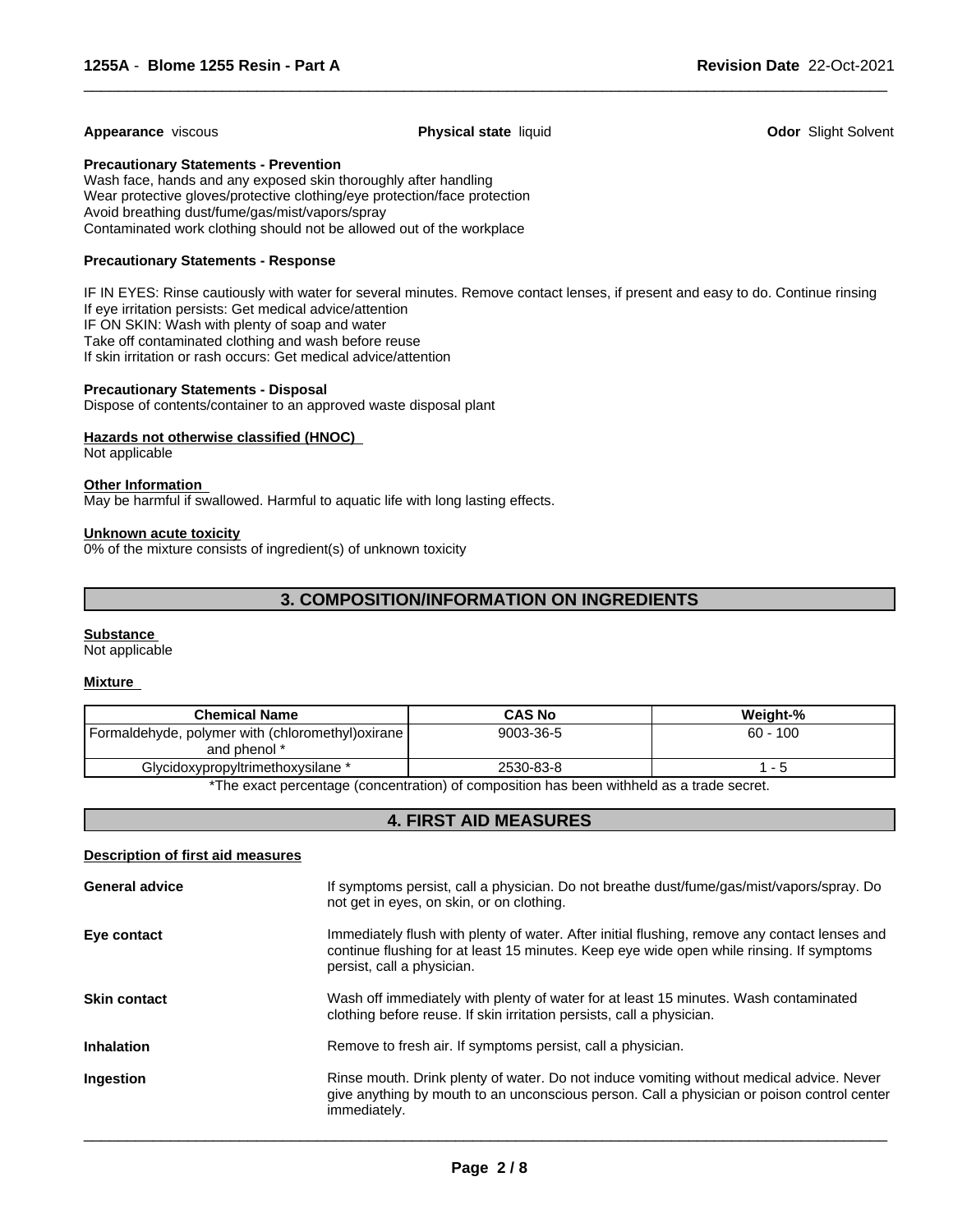**Self-protection of the first aider** Use personal protective equipment as required.

#### **Most important symptoms and effects, both acute and delayed**

**Symptoms** May cause redness and tearing of the eyes. May cause skin irritation. Redness.

### **Indication of any immediate medical attention and special treatment needed**

**Note to physicians** May cause sensitization in susceptible persons. Treat symptomatically.

# **5. FIRE-FIGHTING MEASURES**

 $\overline{\phantom{a}}$  ,  $\overline{\phantom{a}}$  ,  $\overline{\phantom{a}}$  ,  $\overline{\phantom{a}}$  ,  $\overline{\phantom{a}}$  ,  $\overline{\phantom{a}}$  ,  $\overline{\phantom{a}}$  ,  $\overline{\phantom{a}}$  ,  $\overline{\phantom{a}}$  ,  $\overline{\phantom{a}}$  ,  $\overline{\phantom{a}}$  ,  $\overline{\phantom{a}}$  ,  $\overline{\phantom{a}}$  ,  $\overline{\phantom{a}}$  ,  $\overline{\phantom{a}}$  ,  $\overline{\phantom{a}}$ 

#### **Suitable extinguishing media**

Use extinguishing measures that are appropriate to local circumstances and the surrounding environment. Dry chemical, CO2, sand, earth, water spray or regular foam.

**Unsuitable extinguishing media** Do not use a solid water stream as it may scatter and spread fire.

#### **Specific hazards arising from the chemical**

In the event of fire and/or explosion do not breathe fumes. May cause sensitization in susceptible persons. Thermal decomposition can lead to release of irritating and toxic gases and vapors.

# **Explosion data**

**Sensitivity to Mechanical Impact** None. **Sensitivity to Static Discharge** None.

#### **Protective equipment and precautions for firefighters**

As in any fire, wear self-contained breathing apparatus pressure-demand, MSHA/NIOSH (approved or equivalent) and full protective gear.

# **6. ACCIDENTAL RELEASE MEASURES**

#### **Personal precautions, protective equipment and emergency procedures**

**Personal precautions** Use personal protective equipment as required. Avoid contact with eyes and skin. Evacuate personnel to safe areas. Keep people away from and upwind of spill/leak. **Environmental precautions Environmental precautions** Prevent entry into waterways, sewers, basements or confined areas. Do not flush into surface water or sanitary sewer system. Prevent further leakage or spillage if safe to do so. Prevent product from entering drains. **Methods and material for containment and cleaning up Methods for containment** Prevent further leakage or spillage if safe to do so. **Methods for cleaning up** Use personal protective equipment as required. Dam up. Soak up with inert absorbent material (e.g. sand, silica gel, acid binder, universal binder, sawdust). Take up mechanically, placing in appropriate containers for disposal. Clean contaminated surface thoroughly.

# **7. HANDLING AND STORAGE**

# **Precautions for safe handling**

**Advice on safe handling** Use personal protective equipment as required. Ensure adequate ventilation, especially in confined areas. Use with local exhaust ventilation. Do not breathe dust/fume/gas/mist/vapors/spray.

 $\overline{\phantom{a}}$  ,  $\overline{\phantom{a}}$  ,  $\overline{\phantom{a}}$  ,  $\overline{\phantom{a}}$  ,  $\overline{\phantom{a}}$  ,  $\overline{\phantom{a}}$  ,  $\overline{\phantom{a}}$  ,  $\overline{\phantom{a}}$  ,  $\overline{\phantom{a}}$  ,  $\overline{\phantom{a}}$  ,  $\overline{\phantom{a}}$  ,  $\overline{\phantom{a}}$  ,  $\overline{\phantom{a}}$  ,  $\overline{\phantom{a}}$  ,  $\overline{\phantom{a}}$  ,  $\overline{\phantom{a}}$ 

#### **Conditions for safe storage, including any incompatibilities**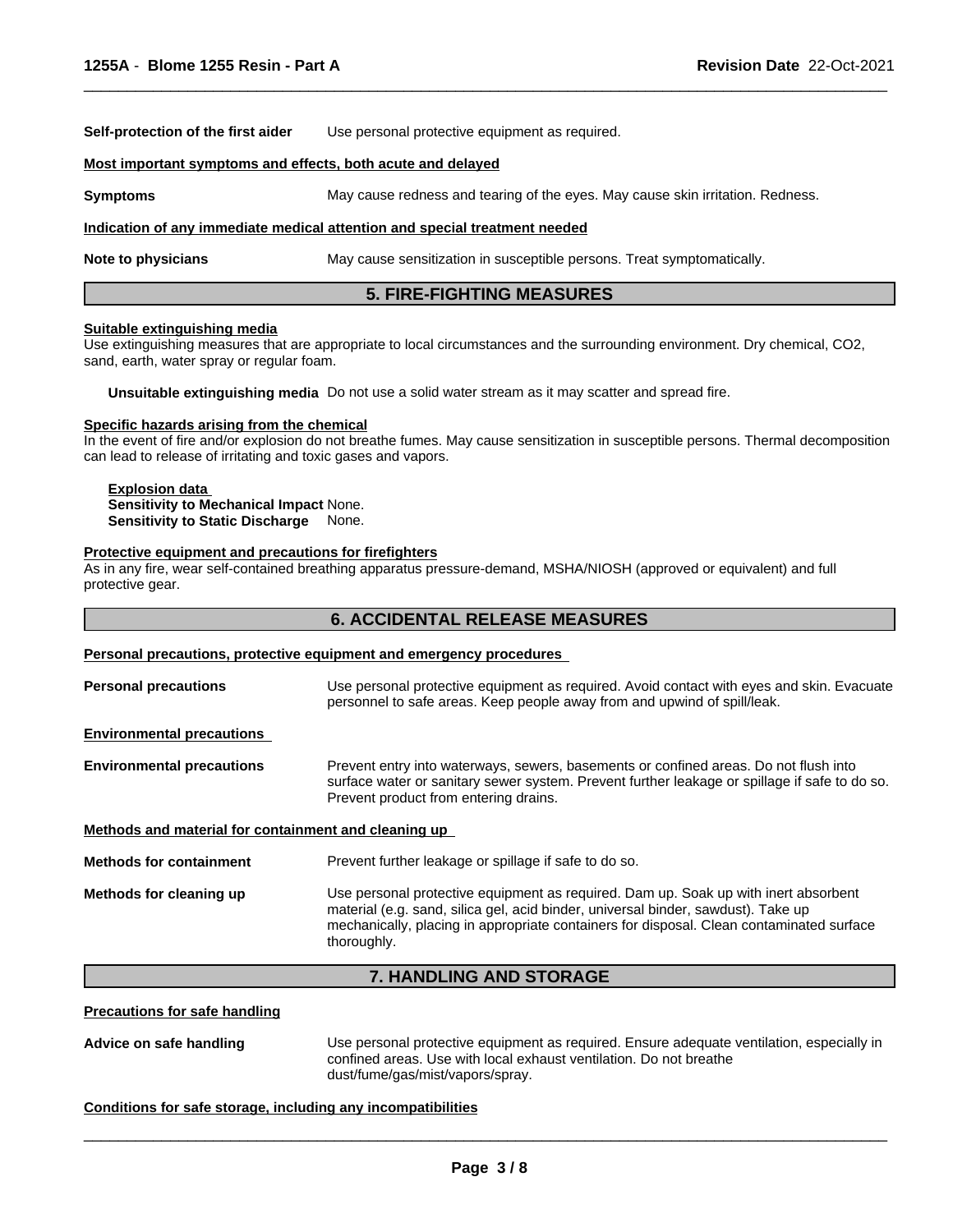| <b>Storage Conditions</b>               | Keep out of the reach of children. Keep containers tightly closed in a cool, well-ventilated<br>place. Keep in properly labeled containers.                                                                                                                                                                                      |  |  |
|-----------------------------------------|----------------------------------------------------------------------------------------------------------------------------------------------------------------------------------------------------------------------------------------------------------------------------------------------------------------------------------|--|--|
| Incompatible materials                  | Strong oxidizing agents. Strong acids. Strong bases.                                                                                                                                                                                                                                                                             |  |  |
|                                         | <b>8. EXPOSURE CONTROLS/PERSONAL PROTECTION</b>                                                                                                                                                                                                                                                                                  |  |  |
| <b>Control parameters</b>               |                                                                                                                                                                                                                                                                                                                                  |  |  |
| <b>Exposure Guidelines</b>              | This product, as supplied, does not contain any hazardous materials with occupational<br>exposure limits established by the region specific regulatory bodies.                                                                                                                                                                   |  |  |
| <b>Appropriate engineering controls</b> |                                                                                                                                                                                                                                                                                                                                  |  |  |
| <b>Engineering Controls</b>             | <b>Showers</b><br>Eyewash stations<br>Ventilation systems.                                                                                                                                                                                                                                                                       |  |  |
|                                         | Individual protection measures, such as personal protective equipment                                                                                                                                                                                                                                                            |  |  |
| <b>Eye/face protection</b>              | Wear safety glasses with side shields (or goggles).                                                                                                                                                                                                                                                                              |  |  |
| Skin and body protection                | Wear protective gloves and protective clothing.                                                                                                                                                                                                                                                                                  |  |  |
| <b>Respiratory protection</b>           | If exposure limits are exceeded or irritation is experienced, NIOSH/MSHA approved<br>respiratory protection should be worn. Positive-pressure supplied air respirators may be<br>required for high airborne contaminant concentrations. Respiratory protection must be<br>provided in accordance with current local regulations. |  |  |
| <b>General Hygiene Considerations</b>   | When using do not eat, drink or smoke. Wash contaminated clothing before reuse. Regular<br>cleaning of equipment, work area and clothing is recommended.                                                                                                                                                                         |  |  |

 $\overline{\phantom{a}}$  ,  $\overline{\phantom{a}}$  ,  $\overline{\phantom{a}}$  ,  $\overline{\phantom{a}}$  ,  $\overline{\phantom{a}}$  ,  $\overline{\phantom{a}}$  ,  $\overline{\phantom{a}}$  ,  $\overline{\phantom{a}}$  ,  $\overline{\phantom{a}}$  ,  $\overline{\phantom{a}}$  ,  $\overline{\phantom{a}}$  ,  $\overline{\phantom{a}}$  ,  $\overline{\phantom{a}}$  ,  $\overline{\phantom{a}}$  ,  $\overline{\phantom{a}}$  ,  $\overline{\phantom{a}}$ 

# **9. PHYSICAL AND CHEMICAL PROPERTIES**

# **Information on basic physical and chemical properties**

| <b>Physical state</b>            | liquid                   |                                  |                          |
|----------------------------------|--------------------------|----------------------------------|--------------------------|
| Appearance                       | viscous                  | Odor                             | <b>Slight Solvent</b>    |
| Color                            | clear light yellow       | <b>Odor threshold</b>            | No information available |
| <b>Property</b>                  | Values                   | Remarks • Method                 |                          |
| рH                               | No information available |                                  |                          |
| Melting point / freezing point   | No information available |                                  |                          |
| Boiling point / boiling range    | > 120 °C / > 248 °F      |                                  |                          |
| <b>Flash point</b>               | > 94 °C / 201 °F         | Pensky-Martens Closed Cup (PMCC) |                          |
| <b>Evaporation rate</b>          | No information available |                                  |                          |
| Flammability (solid, gas)        | No information available |                                  |                          |
| <b>Flammability Limit in Air</b> |                          |                                  |                          |
| <b>Upper flammability limit:</b> | No information available |                                  |                          |
| Lower flammability limit:        | No information available |                                  |                          |
| Vapor pressure                   | No information available |                                  |                          |
| Vapor density                    | No information available |                                  |                          |
| <b>Relative density</b>          | 1.1 - 1.2 $g/mL$         |                                  |                          |
| <b>Water solubility</b>          | negligible               |                                  |                          |
| Solubility in other solvents     | No information available |                                  |                          |
| <b>Partition coefficient</b>     | No information available |                                  |                          |
| <b>Autoignition temperature</b>  | No information available |                                  |                          |
| <b>Decomposition temperature</b> | No information available |                                  |                          |
| <b>Kinematic viscosity</b>       | No information available |                                  |                          |
| <b>Dynamic viscosity</b>         | No information available |                                  |                          |
| <b>Explosive properties</b>      | Not an explosive         |                                  |                          |
| <b>Oxidizing properties</b>      | Not applicable           |                                  |                          |
|                                  |                          |                                  |                          |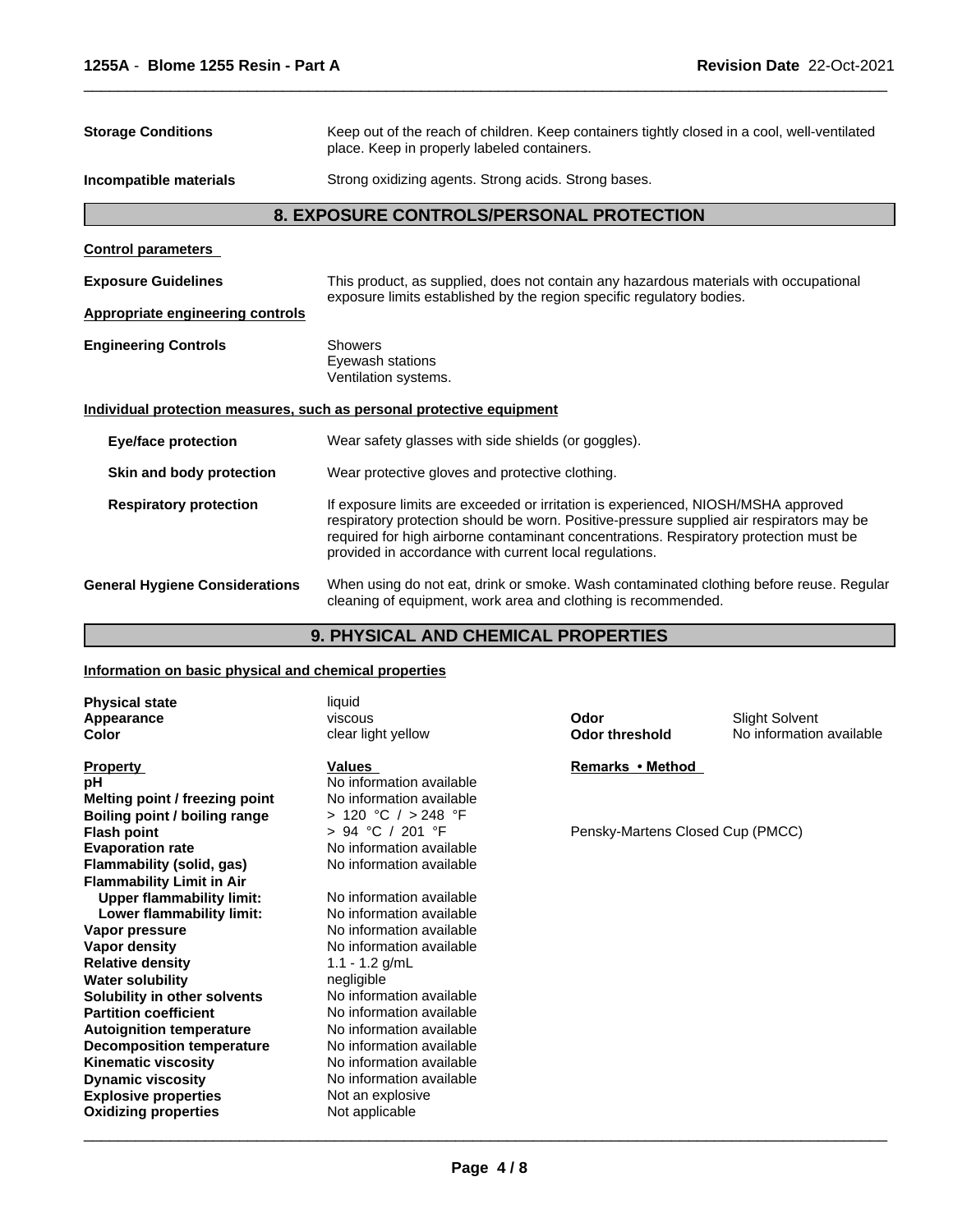# **Other Information**

**VOC Content (%)** 0 g/L

**Softening point No information available**<br> **Molecular weight No information available No information available Density** No information available **Bulk density** No information available

# **10. STABILITY AND REACTIVITY**

 $\overline{\phantom{a}}$  ,  $\overline{\phantom{a}}$  ,  $\overline{\phantom{a}}$  ,  $\overline{\phantom{a}}$  ,  $\overline{\phantom{a}}$  ,  $\overline{\phantom{a}}$  ,  $\overline{\phantom{a}}$  ,  $\overline{\phantom{a}}$  ,  $\overline{\phantom{a}}$  ,  $\overline{\phantom{a}}$  ,  $\overline{\phantom{a}}$  ,  $\overline{\phantom{a}}$  ,  $\overline{\phantom{a}}$  ,  $\overline{\phantom{a}}$  ,  $\overline{\phantom{a}}$  ,  $\overline{\phantom{a}}$ 

**Reactivity** 

No data available

**Chemical stability** Stable under recommended storage conditions. **Possibility of Hazardous Reactions** None under normal processing. **Conditions to avoid** Elevated Temperature. Incompatible materials. **Incompatible materials** Strong oxidizing agents. Strong acids. Strong bases. **Hazardous Decomposition Products** Thermal decomposition can lead to release of irritating and toxic gases and vapors.

# **11. TOXICOLOGICAL INFORMATION**

# **Information on likely routes of exposure**

# **Product Information**

| <b>Inhalation</b>   | Based on available data, the classification criteria are not met.                                                |
|---------------------|------------------------------------------------------------------------------------------------------------------|
| Eye contact         | Irritating to eyes.                                                                                              |
| <b>Skin contact</b> | Irritating to skin. Repeated or prolonged skin contact may cause allergic reactions with<br>susceptible persons. |
| Ingestion           | Based on available data, the classification criteria are not met.                                                |

| <b>Chemical Name</b>                                                         | Oral LD50                                  | <b>Dermal LD50</b>           | <b>Inhalation LC50</b> |
|------------------------------------------------------------------------------|--------------------------------------------|------------------------------|------------------------|
| Formaldehyde, polymer with<br>(chloromethyl) oxirane and phenol<br>9003-36-5 | $> 2$ g/kg (Rat)                           | $>$ 400 mg/kg (Rat)          |                        |
| Glycidoxypropyltrimethoxysilane<br>  2530-83-8                               | = 22600 μL/kg (Rat) = 7.01 g/kg (<br>Rat ` | $=$ 3970 $\mu$ L/kg (Rabbit) | $> 5.3$ mg/L (Rat) 4 h |

#### **Information on toxicological effects**

**Symptoms** May cause skin irritation. May cause an allergic skin reaction. May cause redness and tearing of the eyes.

# **Delayed and immediate effects as well as chronic effects from short and long-term exposure**

| <b>Sensitization</b>            | May cause sensitization by skin contact.                                                               |
|---------------------------------|--------------------------------------------------------------------------------------------------------|
| <b>Germ cell mutagenicity</b>   | Based on available data, the classification criteria are not met.                                      |
| Carcinogenicity                 | Based on available data, the classification criteria are not met.                                      |
| <b>Reproductive toxicity</b>    | Based on available data, the classification criteria are not met.                                      |
| <b>STOT - single exposure</b>   | Based on available data, the classification criteria are not met.                                      |
| <b>STOT - repeated exposure</b> | Based on available data, the classification criteria are not met.                                      |
| <b>Chronic toxicity</b>         | Repeated contact may cause allergic reactions in very susceptible persons. Avoid repeated<br>exposure. |
| <b>Target Organ Effects</b>     | Eyes, Skin, Central nervous system, Respiratory system.                                                |
|                                 |                                                                                                        |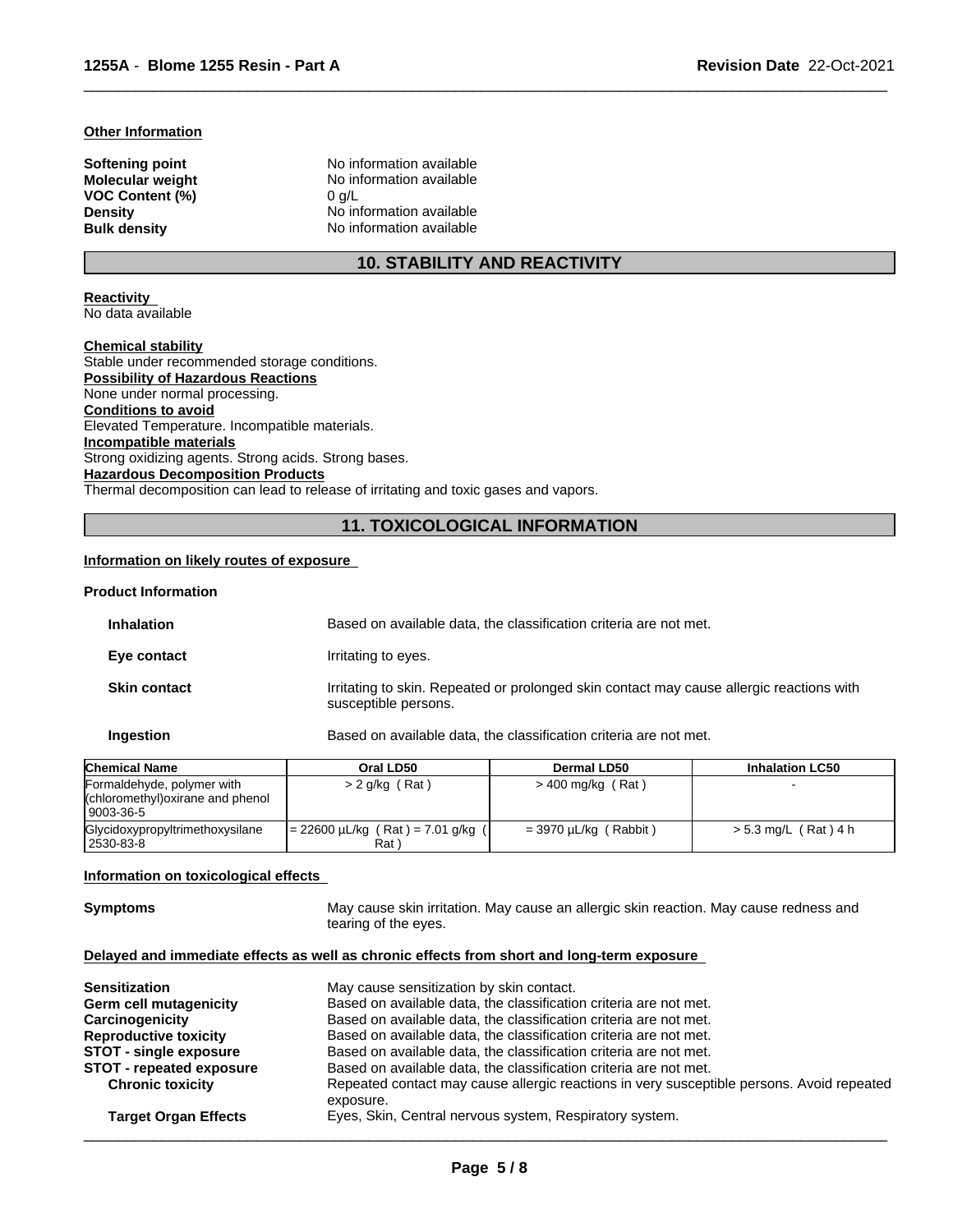**Aspiration hazard** Based on available data, the classification criteria are not met.

 $\overline{\phantom{a}}$  ,  $\overline{\phantom{a}}$  ,  $\overline{\phantom{a}}$  ,  $\overline{\phantom{a}}$  ,  $\overline{\phantom{a}}$  ,  $\overline{\phantom{a}}$  ,  $\overline{\phantom{a}}$  ,  $\overline{\phantom{a}}$  ,  $\overline{\phantom{a}}$  ,  $\overline{\phantom{a}}$  ,  $\overline{\phantom{a}}$  ,  $\overline{\phantom{a}}$  ,  $\overline{\phantom{a}}$  ,  $\overline{\phantom{a}}$  ,  $\overline{\phantom{a}}$  ,  $\overline{\phantom{a}}$ 

# **Numerical measures of toxicity - Product Information**

**The following values are calculated based on chapter 3.1 of the GHS document** .

**ATEmix (oral)** >5,000.00 mg/kg

# **12. ECOLOGICAL INFORMATION**

## **Ecotoxicity**

Toxic to aquatic life with long lasting effects

# **Persistence and degradability**

No information available.

# **Bioaccumulation**

No information available.

# **Other adverse effects**

No information available

# **13. DISPOSAL CONSIDERATIONS**

| Waste treatment methods       | Disposal should be in accordance with applicable regional, national and local laws and |
|-------------------------------|----------------------------------------------------------------------------------------|
| Disposal of wastes            | regulations.                                                                           |
| <b>Contaminated packaging</b> | Do not reuse container.                                                                |

# **14. TRANSPORT INFORMATION**

# DOT Not regulated

**TDG** Not regulated **IATA** 

| А                    |                                                     |
|----------------------|-----------------------------------------------------|
| UN/ID no             | <b>UN3082</b>                                       |
| Proper shipping name | Environmentally hazardous substance, liquid, n.o.s. |

**UN/ID no Hazard Class** 9<br>**Packing Group** 9 **Packing Group** III<br> **FRG Code** 91 **ERG Code Special Provisions** A97, A158, A197<br> **Description** UN3082, Environ

UN3082, Environmentally hazardous substance, liquid, n.o.s. (Phenol, polymer with formaldehyde, glycidyl ether ), 9, III

 $\overline{\phantom{a}}$  ,  $\overline{\phantom{a}}$  ,  $\overline{\phantom{a}}$  ,  $\overline{\phantom{a}}$  ,  $\overline{\phantom{a}}$  ,  $\overline{\phantom{a}}$  ,  $\overline{\phantom{a}}$  ,  $\overline{\phantom{a}}$  ,  $\overline{\phantom{a}}$  ,  $\overline{\phantom{a}}$  ,  $\overline{\phantom{a}}$  ,  $\overline{\phantom{a}}$  ,  $\overline{\phantom{a}}$  ,  $\overline{\phantom{a}}$  ,  $\overline{\phantom{a}}$  ,  $\overline{\phantom{a}}$ 

| IMDG                      |                                                                                   |
|---------------------------|-----------------------------------------------------------------------------------|
| UN/ID no                  | UN3082                                                                            |
| Proper shipping name      | Environmentally hazardous substance, liquid, n.o.s.                               |
| <b>Hazard Class</b>       | 9                                                                                 |
| <b>Packing Group</b>      | Ш                                                                                 |
| EmS-No                    | $F-A. S-F$                                                                        |
| <b>Special Provisions</b> | 274, 335                                                                          |
| <b>Description</b>        | UN3082, Environmentally hazardous substance, liquid, n.o.s. (Phenol, polymer with |
|                           | formaldehyde, glycidyl ether), 9, III                                             |

# **15. REGULATORY INFORMATION**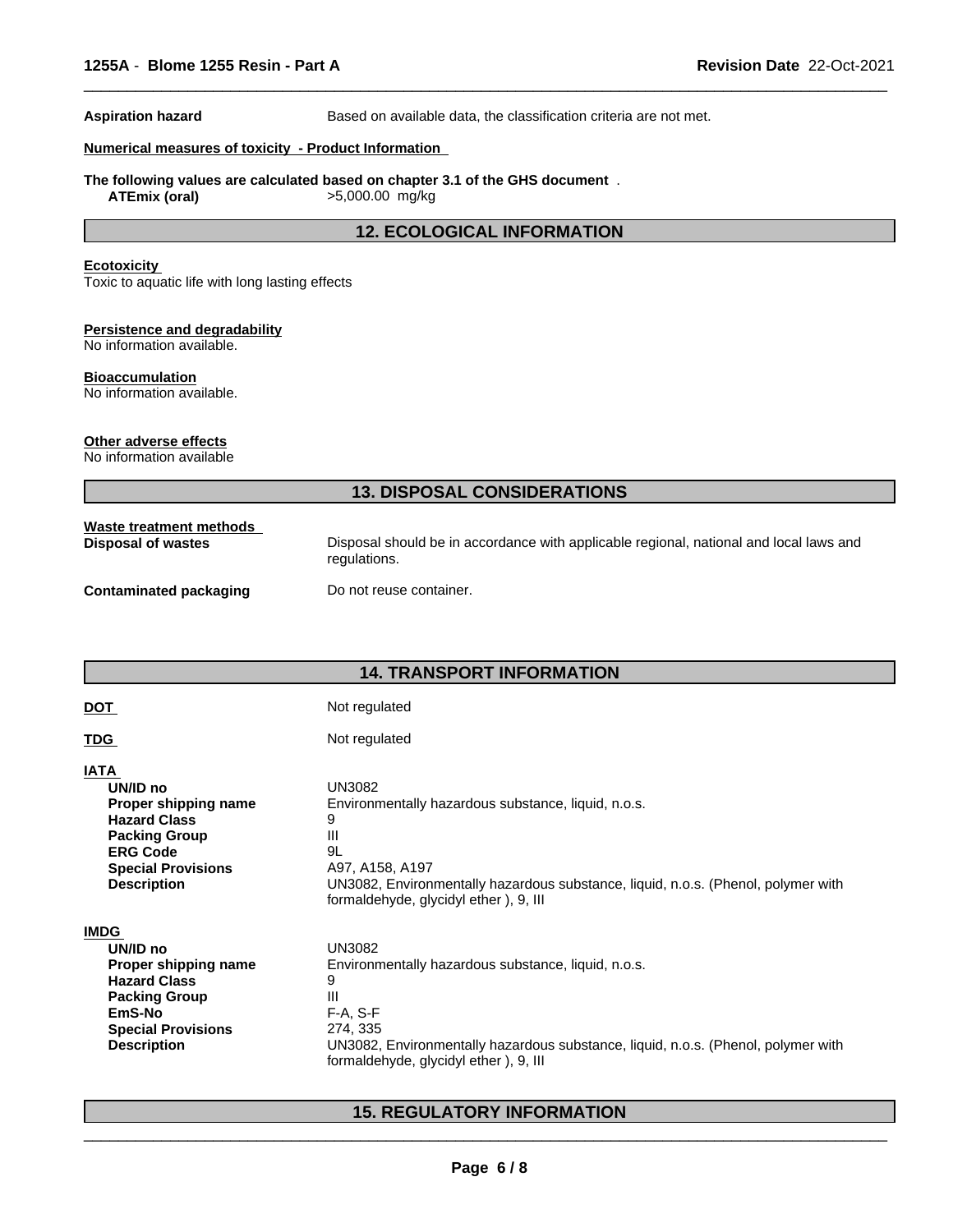#### **International Inventories**

| TSCA                 | Complies |  |
|----------------------|----------|--|
| <b>DSL/NDSL</b>      | Complies |  |
| <b>EINECS/ELINCS</b> | Complies |  |
| <b>IECSC</b>         | Complies |  |
| KECL                 | Complies |  |
| <b>PICCS</b>         | Complies |  |
| <b>AICS</b>          | Complies |  |

# **Legend:**

**TSCA** - United States Toxic Substances Control Act Section 8(b) Inventory **DSL/NDSL** - Canadian Domestic Substances List/Non-Domestic Substances List **EINECS/ELINCS** - European Inventory of Existing Chemical Substances/European List of Notified Chemical Substances **ENCS** - Japan Existing and New Chemical Substances **IECSC** - China Inventory of Existing Chemical Substances **KECL** - Korean Existing and Evaluated Chemical Substances **PICCS** - Philippines Inventory of Chemicals and Chemical Substances

**AICS** - Australian Inventory of Chemical Substances

# **US Federal Regulations**

# **SARA 313**

Section 313 of Title III of the Superfund Amendments and Reauthorization Act of 1986 (SARA). This product does not contain any chemicals which are subject to the reporting requirements of the Act and Title 40 of the Code of Federal Regulations, Part 372

 $\overline{\phantom{a}}$  ,  $\overline{\phantom{a}}$  ,  $\overline{\phantom{a}}$  ,  $\overline{\phantom{a}}$  ,  $\overline{\phantom{a}}$  ,  $\overline{\phantom{a}}$  ,  $\overline{\phantom{a}}$  ,  $\overline{\phantom{a}}$  ,  $\overline{\phantom{a}}$  ,  $\overline{\phantom{a}}$  ,  $\overline{\phantom{a}}$  ,  $\overline{\phantom{a}}$  ,  $\overline{\phantom{a}}$  ,  $\overline{\phantom{a}}$  ,  $\overline{\phantom{a}}$  ,  $\overline{\phantom{a}}$ 

# **SARA 311/312 Hazard Categories**

| Acute health hazard               | Yes |  |
|-----------------------------------|-----|--|
| Chronic Health Hazard             | No. |  |
| Fire hazard                       | No. |  |
| Sudden release of pressure hazard | Nο  |  |
| <b>Reactive Hazard</b>            | No. |  |

#### **CWA (Clean Water Act)**

This product does not contain any substances regulated as pollutants pursuant to the Clean Water Act (40 CFR 122.21 and 40 CFR 122.42)

#### **CERCLA**

This material, as supplied, does not contain any substances regulated as hazardous substances under the Comprehensive Environmental Response Compensation and Liability Act (CERCLA) (40 CFR 302) or the Superfund Amendments and Reauthorization Act (SARA) (40 CFR 355). There may be specific reporting requirements at the local, regional, or state level pertaining to releases of this material

#### **US State Regulations**

### **California Proposition 65**

This product does not contain any Proposition 65 chemicals

# **U.S. State Right-to-Know Regulations**

# **U.S. EPA Label Information**

**EPA Pesticide Registration Number** Not applicable

# **16. OTHER INFORMATION, INCLUDING DATE OF PREPARATION OF THE LAST REVISION**

| <b>NFPA</b>              | <b>Health hazards 2</b> | <b>Flammability 1</b> | Instability 0             | <b>Physical and Chemical</b><br><b>Properties</b> - |
|--------------------------|-------------------------|-----------------------|---------------------------|-----------------------------------------------------|
| <b>HMIS</b>              | <b>Health hazards 2</b> | <b>Flammability 1</b> | <b>Physical hazards</b> 0 | Personal protection X                               |
| <b>Issue Date</b>        | 22-Oct-2021             |                       |                           |                                                     |
| <b>Revision Date</b>     | 22-Oct-2021             |                       |                           |                                                     |
| <b>Revision Note</b>     |                         |                       |                           |                                                     |
| No information available |                         |                       |                           |                                                     |